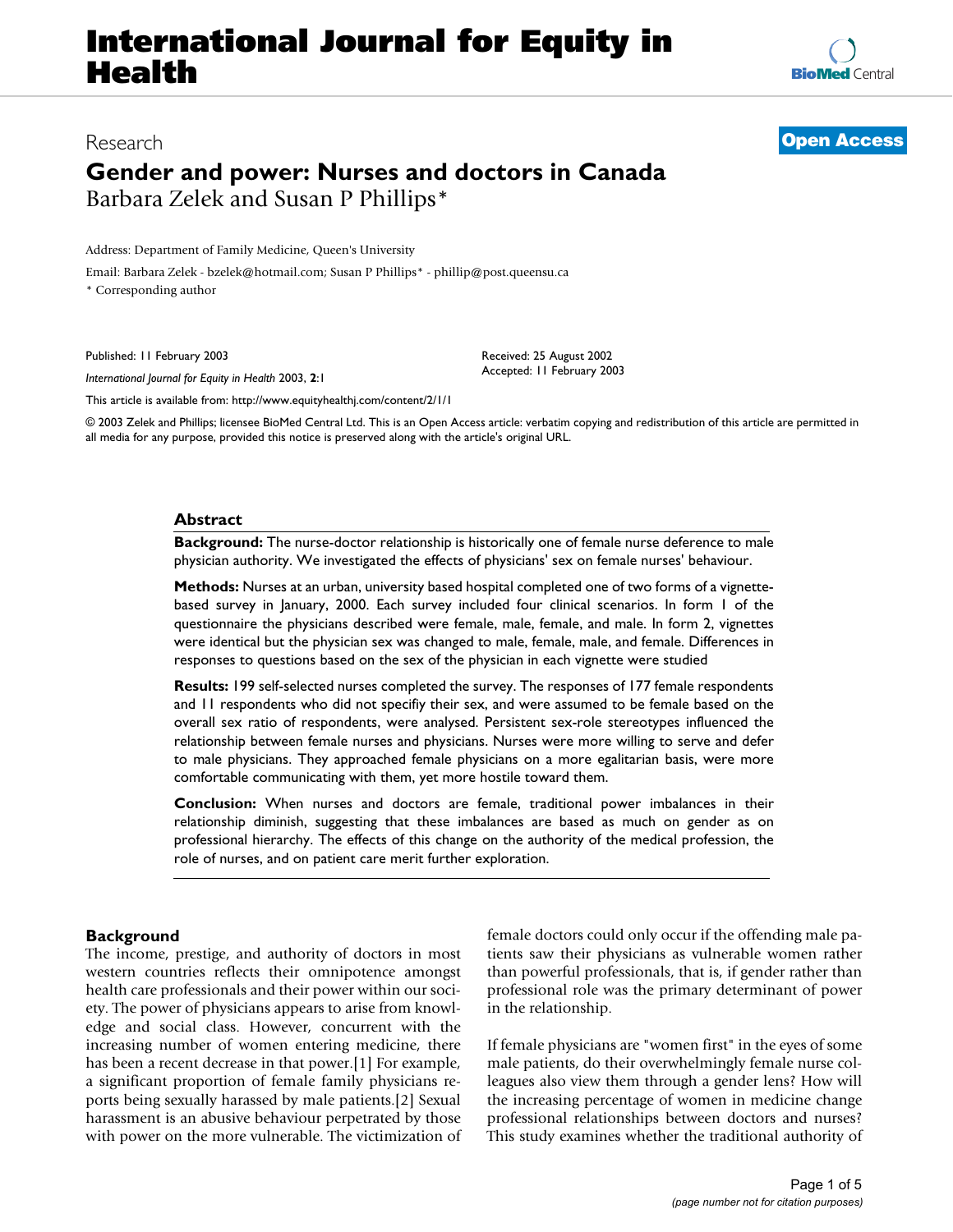doctors over nurses is eroded when that authority arises solely from profession and not from gender.

Historically both the gendered role of nursing and the sex of nurses was almost exclusively female. The profession primarily attracted working class or immigrant women whose background fostered unquestioning obedience to authority. [3,4] The "doctor – nurse" game described by Stein (1967) indicated that despite the passage of time, roles had not changed substantially. By showing initiative and making important recommendations, while appearing to defer passively to the doctor's authority, nurses could avoid usurping physician power and thus deflect open disagreement.[5] Stein revisited the nurse-doctor game in 1990 and argued that nurses had unilaterally decided to stop playing. The change was, in part, attributed to an increasing number of female physicians and male nurses, both of whom were unable to play. [6] Nurses' recent overt refusal to be dominated by physicians is also a reflection of the decrease in power differentials between men and women in western society at large.

In contrast to nursing, the gender role and the practitioners of medicine one hundred years ago were male. Physician education emphasized scientific expertise, autonomy, and authority. [3,7] Although current medical education generally mentions teamwork and collaboration, the emphasis remains unchanged.

Many nurses and physicians still overtly and covertly resist the equalization of power that true teamwork requires. Salvage and Smith argue that while assertive nurses resent being put down by doctors, physicians resent being challenged by nurses.[8] Obstacles to collaboration include gendered thinking [9], different styles of learning, models of working, regulatory mechanisms [10], role ambiguity, and incongruent expectations.[11]

There is limited research on interactions between female nurses and doctors. Nurses generally experience greater satisfaction when communicating with female rather than male physicians [12] and prefer a female managerial style.[13,14] Women doctors are perceived to be less demanding and more consultative in their approach.[15] Nurses doubt that physicians' sex affects their behaviour, although some admit anger or disappointment when female physicians do not exceed the standards nurses set for male physicians.[15] They deny any sexual chemistry that favours male physicians, despite the female doctors' impression to the contrary. Some female nurses describe female doctors in stereotypic terms such as "demanding", "domineering", and "bitchy".[16] Female physicians, on the other hand, resent both having to make extra efforts to be nice to nurses, and devising conscious strategies to cultivate egalitarianism and friendship. More than 80% feel

that at some time in their careers they have experienced unequal treatment [15,17], more intense scrutiny [18], or a lack of respect [19] from nurses because they (the doctors) were female. A recent Norwegian study examined the physician's perspective on what happens to the doctornurse relationship when both are women. Both male and female physicians thought the relationship was influenced by the doctor's gender. Female doctors perceived that they received less respect or help than did their male colleagues. The physicians interpreted this in two ways, thinking that either nurses' wishes to reduce status differences between nurses and physicians affect female doctors more than male, or that there is an "erotic game" taking place between male doctors and female nurses.[20]

## **Method**

Hypothesizing that the sex of the physician could affect nurses' behaviour, we examined differences in the interaction between female nurses and female and male physicians. A self selected population of nurses working in an urban, university based hospital was asked to complete one of two forms of a three page questionnaire in Jan. 2000. The questionnaire included four clinical vignettes reflecting some previously identified areas of strain in the doctor nurse relationship.[15] In form 1 of the questionnaire the physicians described were female, male, female, and male. In form 2 they were male, female, male and female. Scenarios were otherwise identical and described common hospital activities. Participants were asked five point Likert type questions about nurse physician interactions, their expectations, probable actions, and feelings about the physicians. Open-ended comments have been noted and quoted, but were not quantified.

The questionnaire was pre-tested amongst a small group of hospital nurses to assess face and content validity. Criterion validity could not be tested as no appropriate standard exists.

Letters explaining that the accompanying study's aim was to examine teamwork in a hospital setting, that participation was voluntary, and that responses would be confidential were left at all patient care planning areas (nursing desks) of the hospital. Registered nurses were invited to complete the questionnaire. All surveys left at a specific patient care planning area were of the same form. The two survey forms were randomly distributed among hospital floors. Nurses were asked to return questionnaires, whether completed or not, to an identified collection envelope, and to complete only one questionnaire.

Following the final collection date, letters explaining that responses to the two forms of the questionnaire would be compared to identify differences in interactions between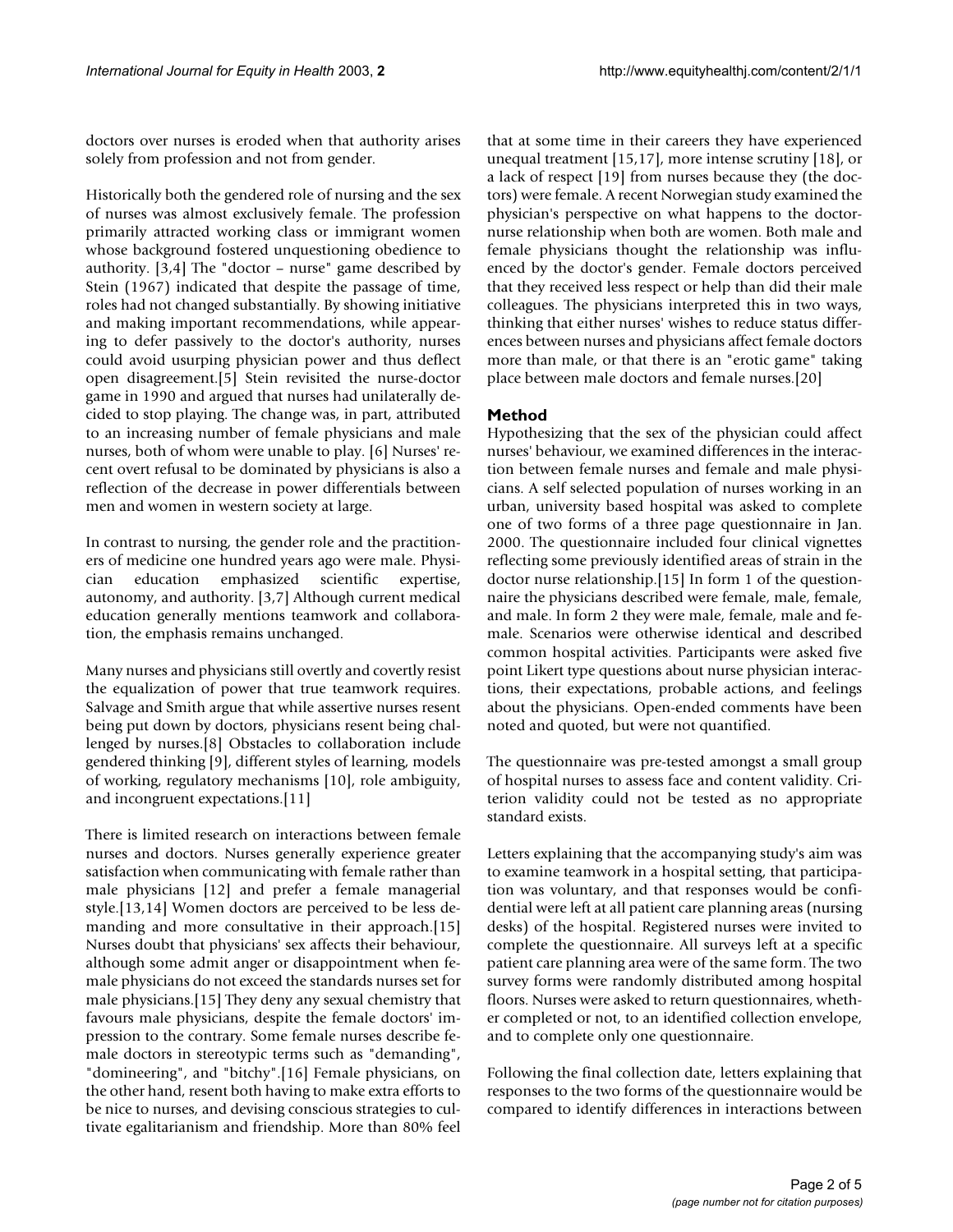nurses and physicians based on the doctor's sex, and describing the "nurse-doctor game" were distributed.

Data were analysed using SPSS 9.0. The analysis compared the responses to each question based on the sex of the physician in the particular vignette (ie responses to form 1 and form 2 of the questionnaire). Pearson chisquare analysis was used to test for statistical significance  $(p < 0.05)$ . In addition, a descriptive analysis was performed on the comments made by respondents.

This study was approved by the Queen's University Health Sciences Ethics Review Board.

#### **Results**

Of the three hundred surveys printed, 265 were taken, 197 were returned completed, 2 were returned with no responses, and 66 were not returned. The overall response was 74% (199 of 265 taken) and included approximately 22% of the 900 nurses employed by the hospital.

The nurses' ages ranged from 21 to 63 years. The inpatient nursing specialties were broadly represented amongst the 95% (n = 177) who indicated they were female, the 5% (n = 9) who were male, and the 11 respondents who did not specify. Based on the overall sex ratio of respondents these 11 were assumed to be female and included in the analysis.. Responses from men were excluded, leaving 188 surveys for inclusion (95 surveys of form 1 and 93 of form 2).

In the first vignette a physician leaves a suture tray with needles at the bedside, despite a department policy assigning cleanup responsibility to the user of any "sharps". Female nurses expected physicians of either sex, to dispose of the needles (85.3% – female physician, 86.0% – male physician,  $p = 0.97$ ) but were significantly less likely to remove the needles for female physicians ( $p < 0.05$ ). Nurses expectations of, and conflicts with physicians varied by sex. Those surveyed were more likely to feel indifferent about a male physician, and negative about a female physician when the nurse ultimately removed the needles herself ( $p < 0.01$ ).

In vignette two, the nurse was interrupted while checking a patient's vital signs and asked to do the same check on the doctor's patient. Nurses were equally unlikely to immediately stop and help a female or male physician (p = 0.69). However assertive requests by physicians were more likely to be acted upon if the physician were male (p < 0.03) despite near universal resentment of this aggression (80% toward females, and 77% toward males,  $p =$ 0.89). When physician requests for help were polite, nurses felt positive toward both male and female physicians (68.5% toward females, and 65.1% toward males,  $p =$ 

0.33) but, as in vignette 1, were less likely to help the female physician ( $p = 0.17$ ).

The third vignette described a nurse and physician caring for an unresponsive newborn. The nurse wonders if the physician remembers that the mother received meperidine (a medication that could depress the baby's breathing and that could be reversed by giving the baby naloxone) two hours previously. Nurses were more likely to suggest to the physician that the newborn needed naloxone, (99% were likely or very likely to suggest to female physicians and 97.8% for male physicians,  $p = 0.24$ ), than they were to tell the physician that the newborn needed naloxone (31.8% were likely or very likely to tell a female physician and 26.1% for a male physician,  $p = 0.21$ ). Again, though not statistically significant in this case, there was a trend for nurses to be more forward with female doctors. They were less likely to wait for a female doctor to make her own decision about giving naloxone ( $p = 0.15$ ), and more likely to suggest ( $p = 0.21$ ) or tell ( $p = 0.20$ ) the female doctor to give the medication. Nurses also expected female doctors would respond more positively to their suggestions ( $p < 0.04$ ).

In the final vignette a doctor on call has just gone to sleep in her/his call room. Nurses were asked if they would call the physician for an acetaminophen (an analgesic) order. Responses to all questions lacked statistical significance. There was, however, a consistent and contrary trend to that observed in the other scenarios. Nurses were less likely to call a female physician than a male, regardless of whether the physician had given the nurse a complement earlier in the day ( $p = 0.24$ ), or had been rude earlier on  $(p = 0.63)$ . Nurses were more likely to feel that a male physician's anger was inappropriate ( $p = 0.39$ ). They were less comfortable approaching a female doctor to discuss her anger ( $p = 0.38$ ). In this vignette same sex, rather than opposite sex interactions may have been somewhat more cooperative.

#### **Discussion**

In general, nurses' expectations of physicians of either sex were similar. Our findings suggest, however, that the process of, and feelings around nurse physician interactions are informed by gender stereotypes. In addition to professional hierarchy, gender appears to account for physicians' perceived power over nurses. Although physicians may well reinforce these same stereotypes this study did not examine their beliefs. Overall, nurses' behaviour was influenced by the sex of the physician.

In vignette 1, those surveyed expected both male and female physicians to remove needles left on a suture tray. They were, however, more willing to clean up after male physicians, and to do so with indifference rather than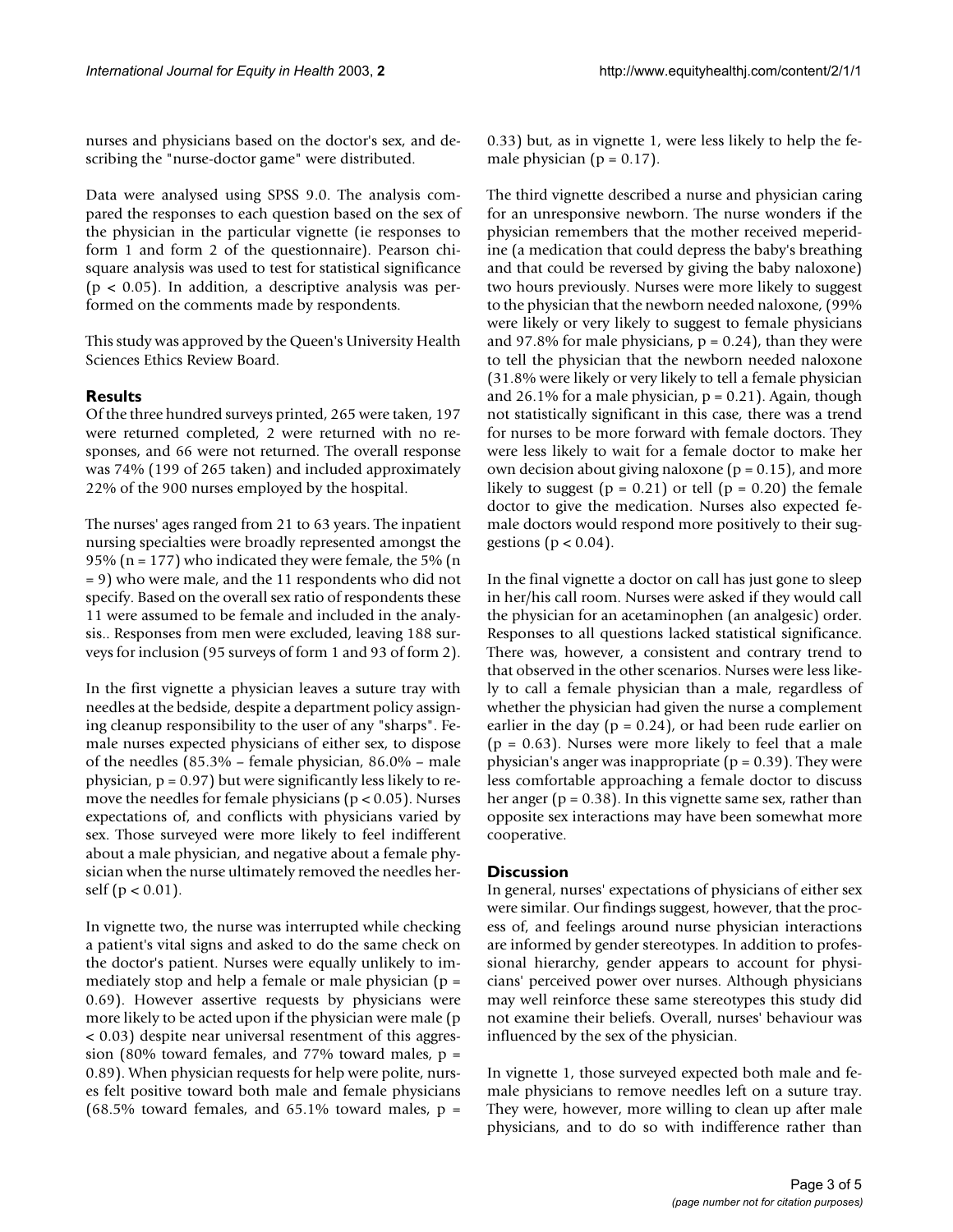with the hostility they directed toward female doctors. Findings that nurses are statistically less likely to remove needles for female doctors, and to feel somewhat more resentful toward female doctors for whom they have cleaned up, speaks to the primacy of sex over hierarchy in defining the doctor nurse relationship. Perhaps nurses feel role confusion because female physicians do not fit into their learned male stereotypes, and instead better fit into traditionally female roles such as "cleaner". These results corroborate Pringle's subjective findings that nurses do more for male physicians and expect more of female physicians.[15]

That nurses were unlikely to drop everything to assist either a male or female physician take a blood pressure is consistent with the increasing autonomy of the nursing profession. Assertive physician requests met with resistance from these increasingly confident nurses who commented, "Many times doctors feel they have the right to interrupt with little to no consideration for the RNs. They feel their job is more important!" and, "She is perfectly capable of doing vital signs." Pleasant requests for nursing help were more effective. Again, however, sex role stereotypes appeared to enter the relationship as nurses accepted aggressive male behaviour and acquiesced more readily to male requests for help.

Responses to the third scenario suggest that the 'doctornurse game' [5,6] is alive and well. Nurses deferred to the physicians' status despite knowing what was medically necessary, and would suggest, but not dictate, treatment for the unresponsive baby. As one respondent wrote, "I would be more likely to phrase it in a way that would make him feel in control." Nevertheless, there was again more deference to the authority of male doctors.

In the final vignette, respondents showed a non-significant trend toward a more kindly association with female than male physicians. At first this would seem contrary to the preceding findings. This vignette, however was the only one of the four requiring a nurse to initiate, rather than respond to an action. Perhaps nurses are hostile and reactive to female physicians in situations where their expectations (often based on sex stereotypes) are not met, such as when women fail to clean up after themselves. However, when the nurse is in control, her less hierarchical relationship with another female, despite the power differential of profession, may foster collegiality.

When doctors and nurses are both female, elimination of the power differential of gender diminishes nurses' perceptions of professional power inequalities. As a result, female nurses appear more comfortable approaching and communicating with female doctors, but are also more hostile toward female physicians' use of medical authority. These paradoxical behaviours will confuse female physicians if they view themselves as doctors first, rather than as women, and expect nurses to interact with all physicians equally. As females these same physicians may anticipate appreciation for their increased collaboration and egalitarianism, and not understand the nurses' confusion at the lack of traditional professional hierarchy. Perhaps the perception that female physicians are more caring and compassionate than their male counterparts creates conflicts with nurses, who define caring as their function, and may feel their role in health care delivery is threatened by women physicians.[21]

In general, the nurses surveyed said they would resist being controlled by physicians. This decrease in the power of medicine over nursing is concurrent with an increase in the number of women physicians in North America. Although the feminization of medicine could diminish the power and prestige of all physicians within the health care system, our findings suggest that nurses are more resistant to domination by female, rather than male doctors. Changes in power differentials between medicine and nursing appear to be shaped by gender, suggesting that the traditional omnipotence of physicians in the health care hierarchy arose from gender roles, and not solely from profession.

#### *Study Limitations*

Written responses may define socially desirable values rather than actual behaviours in clinical situations, however the hostility toward physicians expressed in many of the nurses' written comments (not reported here) mitigates against this concern. Because the study was limited to hospital nurses and the scenarios were hospital based, results may not be generaliseable. As with any study in which participants are self-selected rather than randomly surveyed, selection bias is possible. Our relatively high response rate (74%) minimizes, but does not preclude this limitation.

#### **Conclusion**

Historically, the power held by a predominantly male medical profession may have arisen primarily from gender rather than from hierarchical position. Current relationships between doctors and nurses appear to be shaped by gender as well as by profession. When nurses and doctors are female the traditional power imbalance between the two diminishes. The effects of this change on the authority of the medical profession, the role of nurses, and on patient care remain undefined.

#### **References**

- 1. Riska E **[Towards gender balance: but will women physicians](http://www.ncbi.nlm.nih.gov/entrez/query.fcgi?cmd=Retrieve&db=PubMed&dopt=Abstract&list_uids=11144774) [have an impact on medicine?](http://www.ncbi.nlm.nih.gov/entrez/query.fcgi?cmd=Retrieve&db=PubMed&dopt=Abstract&list_uids=11144774)** *Soc sci med* 2001, **52:**179-187
- 2. Phillips SP and Schneider M **[Sexual harassment of female doc](http://www.ncbi.nlm.nih.gov/entrez/query.fcgi?cmd=Retrieve&db=PubMed&dopt=Abstract&list_uids=8247058)[tors by patients.](http://www.ncbi.nlm.nih.gov/entrez/query.fcgi?cmd=Retrieve&db=PubMed&dopt=Abstract&list_uids=8247058)** *N Engl J Med* 1993, **329:**1936-1939